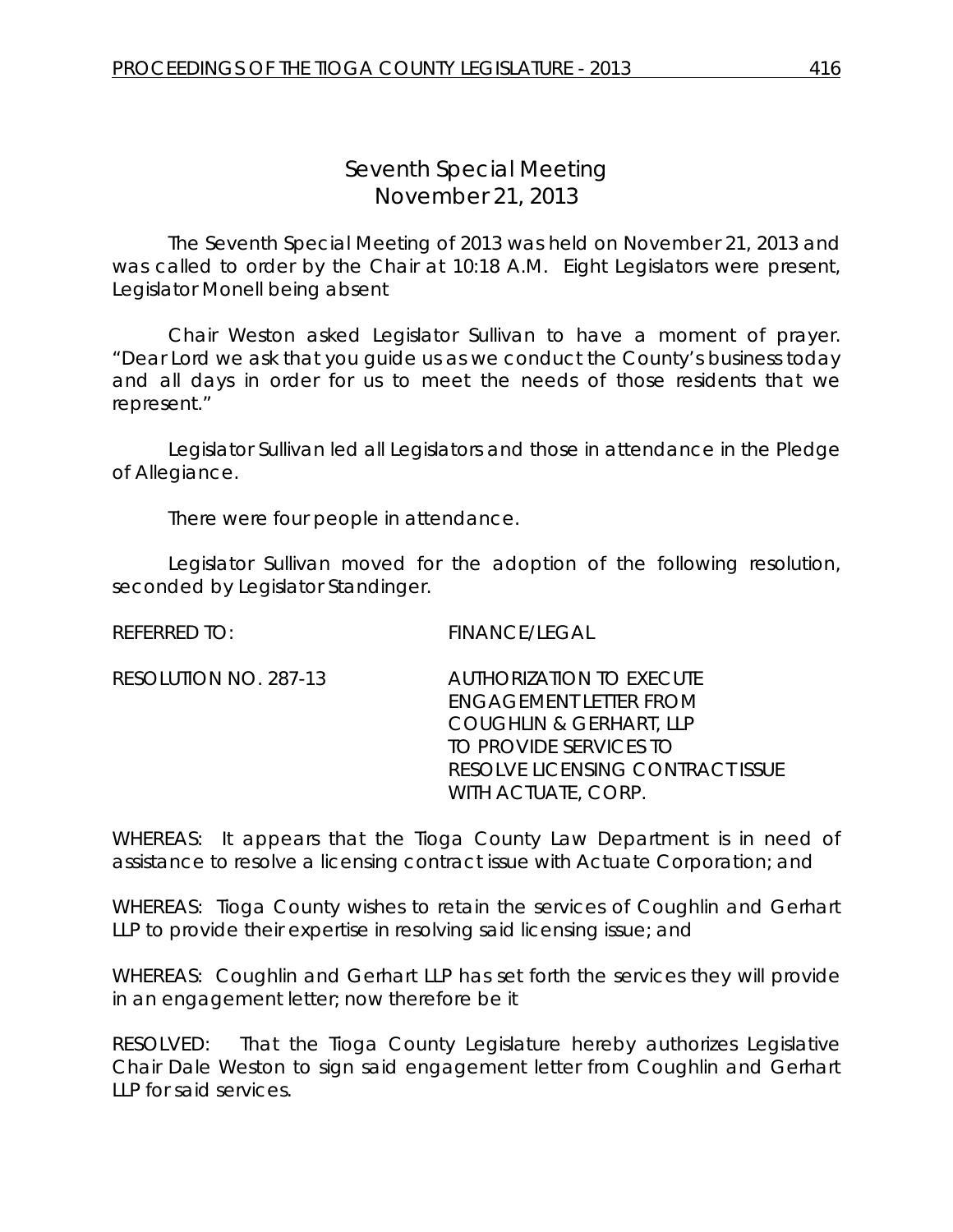ROLL CALL VOTE

Yes – Legislators Sullivan, Case, Hollenbeck, Monell, Weston, Sauerbrey, and Standinger.

No – None.

Absent – Legislator Monell.

Abstain – Legislator Huttleston.

RESOLUTION ADOPTED.

Legislator Sullivan moved for the adoption of the following resolution, seconded by Legislator Case.

REFERRED TO: LEGISLATIVE WORKSESSION

RESOLUTION NO. 288-13 *AUTHORIZE, CREATE AND FILL POSITIONS PUBLIC DEFENDER'S OFFICE*

WHEREAS: The Tioga County Legislature has determined it would be more effective to provide indigent legal services for Family Court, non-criminal matters, through the Public Defender's Office; and

WHEREAS: The Public Defender has determined additional staffing is necessary in order to absorb this work; therefore be it

RESOLVED: That one full-time position of Assistant Public Defender is created effective January 2, 2014 with a starting salary range of \$48,116 - \$58,116; and be it further

RESOLVED: That one part-time (up to 17 hours/week) position of Secretary to the Public Defender is created effective January 2, 2014 at an hourly rate of \$11.32; and be it further

RESOLVED: That the Public Defender is hereby authorized to recruit and fill the above positions effective on or after January 2, 2014.